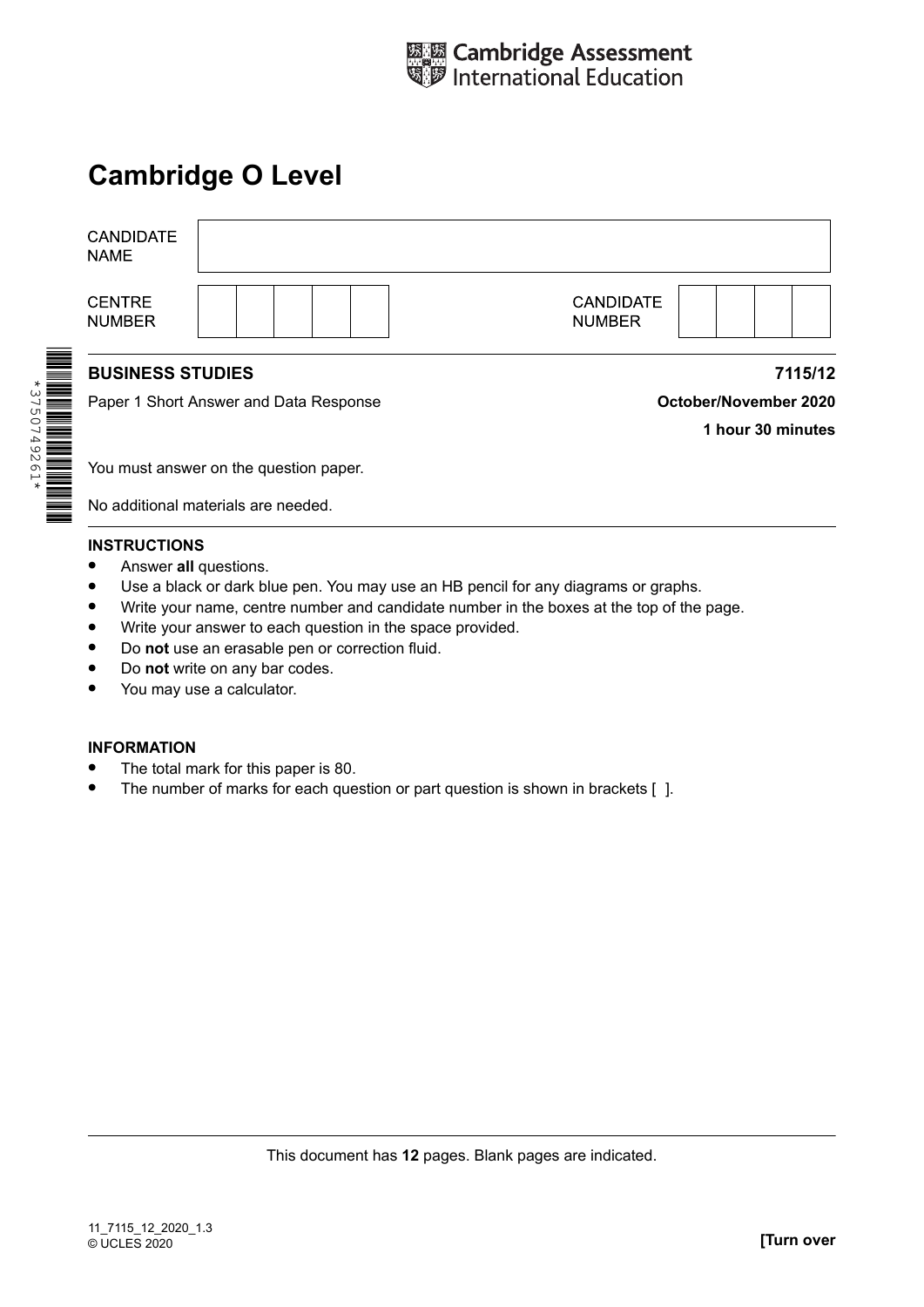$\mathbf 1$ Kolo owns a successful hairdressing salon in the city centre. He has 4 part-time employees. The business has made a profit in each of the last 3 years. Kolo wants to expand by opening another hairdressing salon to take advantage of the economic boom. He plans to recruit a manager for the second salon using external recruitment. Kolo has identified 2 possible candidates for the position. Information about them is shown in Table 1.1.

|     |                                                 | Table 1.1                                                        |                                  |
|-----|-------------------------------------------------|------------------------------------------------------------------|----------------------------------|
|     |                                                 | <b>Extract from Kolo's information on the two candidates</b>     |                                  |
|     |                                                 | <b>Candidate 1</b>                                               | <b>Candidate 2</b>               |
|     | Experience:                                     | 5 years experience                                               | 20 years experience              |
|     | Qualifications:                                 | Advanced hairdressing certificate                                | Basic hairdressing certificate   |
|     | Other information:                              | Never managed a salon                                            | Uses autocratic leadership style |
| (a) | Identify two features of an economic boom.      |                                                                  |                                  |
|     |                                                 |                                                                  | $[2]$                            |
| (b) | Identify two stages of the recruitment process. |                                                                  |                                  |
| (c) |                                                 | Outline two possible advantages to Kolo of recruiting a manager. | $[2]$                            |
|     |                                                 |                                                                  | $[4]$                            |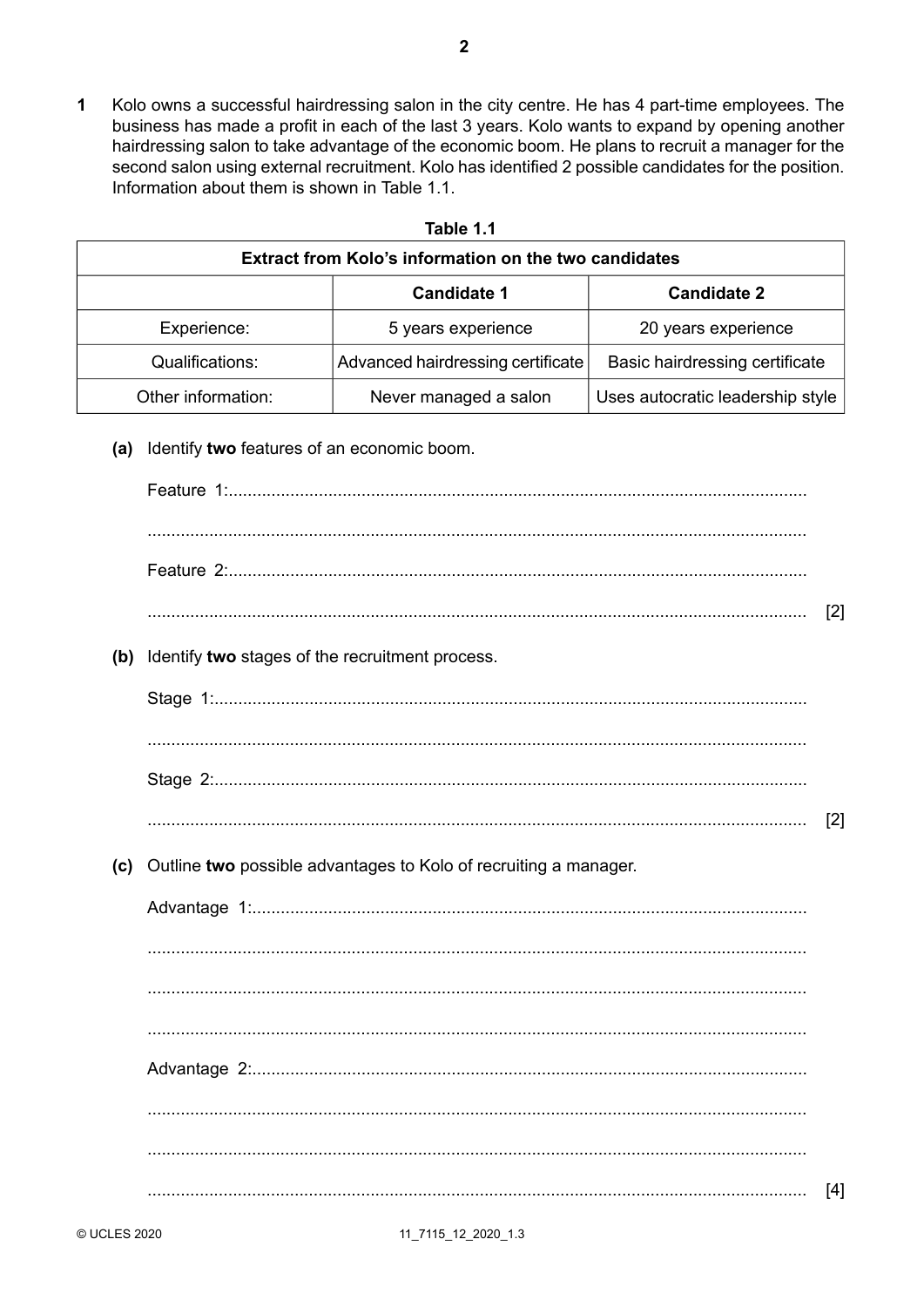|     | (d) Explain two reasons why choosing the right location for the new salon is important for Kolo.                                       |     |
|-----|----------------------------------------------------------------------------------------------------------------------------------------|-----|
|     |                                                                                                                                        |     |
|     |                                                                                                                                        |     |
|     |                                                                                                                                        |     |
|     |                                                                                                                                        |     |
|     |                                                                                                                                        |     |
|     |                                                                                                                                        |     |
|     |                                                                                                                                        |     |
|     |                                                                                                                                        |     |
|     |                                                                                                                                        |     |
|     |                                                                                                                                        |     |
|     |                                                                                                                                        |     |
|     |                                                                                                                                        |     |
|     |                                                                                                                                        |     |
|     |                                                                                                                                        |     |
|     |                                                                                                                                        | [6] |
| (e) | Do you think experience is the most important factor for a business to consider when recruiting<br>a new manager? Justify your answer. |     |
|     |                                                                                                                                        |     |
|     |                                                                                                                                        |     |
|     |                                                                                                                                        |     |
|     |                                                                                                                                        |     |
|     |                                                                                                                                        |     |
|     |                                                                                                                                        |     |
|     |                                                                                                                                        |     |
|     |                                                                                                                                        |     |
|     |                                                                                                                                        |     |
|     |                                                                                                                                        |     |
|     |                                                                                                                                        |     |
|     |                                                                                                                                        |     |
|     |                                                                                                                                        |     |
|     |                                                                                                                                        |     |
|     |                                                                                                                                        | [6] |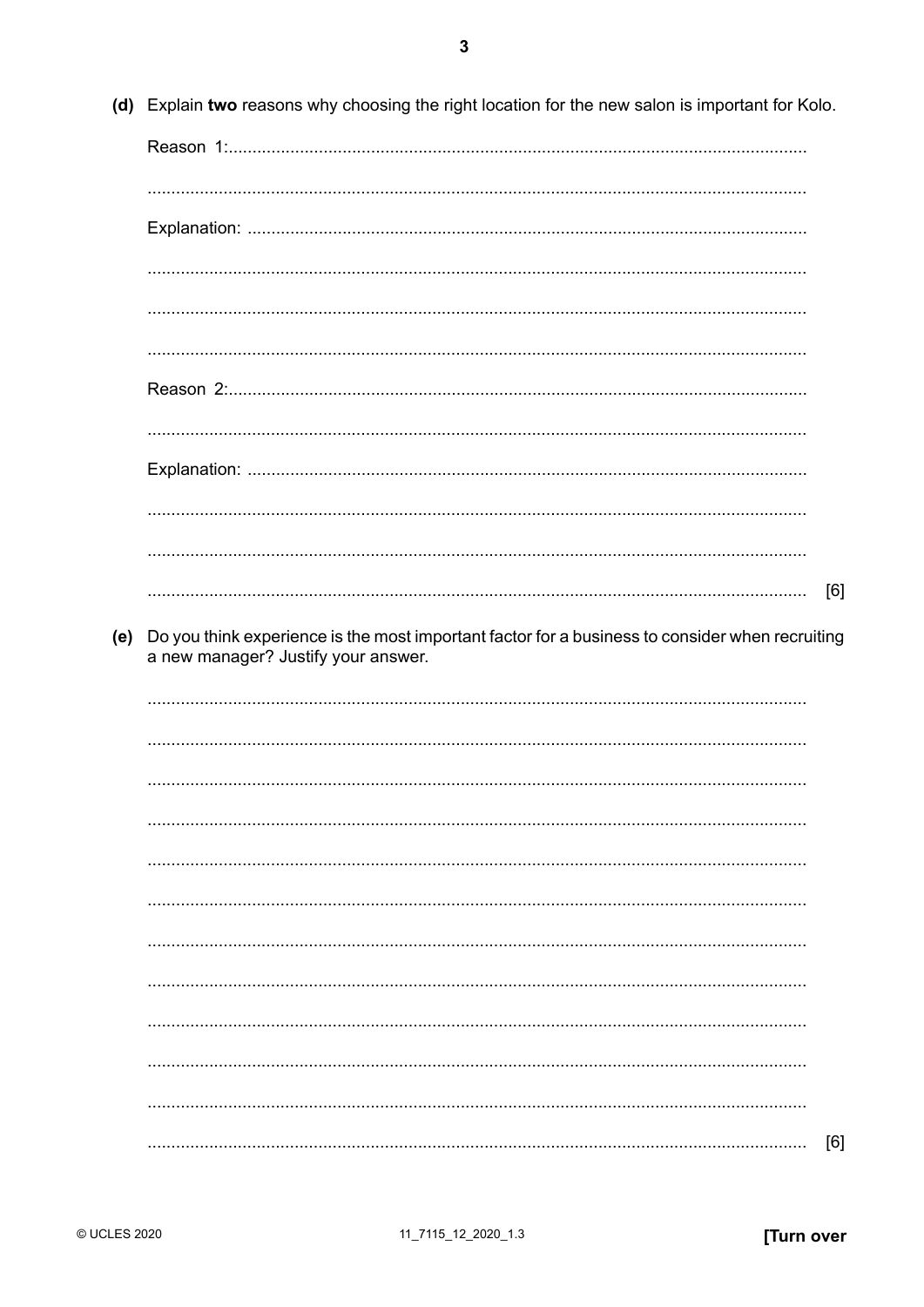$\mathbf{2}$ DSY is a private limited company. It produces washing machines and cleaning equipment. The Managing Director wants DSY to expand into a different market. He plans to spend \$2bn on developing electric cars. There is a lot of competition in the electric car market. This market is growing rapidly. A leading pressure group has identified the environmental problems of non-electric cars. The Managing Director knows that important decisions about the method of production and the new car's brand image still have to be made.

| (a) Define 'pressure group'.                                          |       |
|-----------------------------------------------------------------------|-------|
|                                                                       |       |
|                                                                       |       |
|                                                                       | $[2]$ |
| (b) Define 'brand image'.                                             |       |
|                                                                       |       |
|                                                                       |       |
|                                                                       | $[2]$ |
| (c) Outline two advantages to DSY of being a private limited company. |       |
|                                                                       |       |
|                                                                       |       |
|                                                                       |       |
|                                                                       |       |
|                                                                       |       |
|                                                                       |       |
|                                                                       | $[4]$ |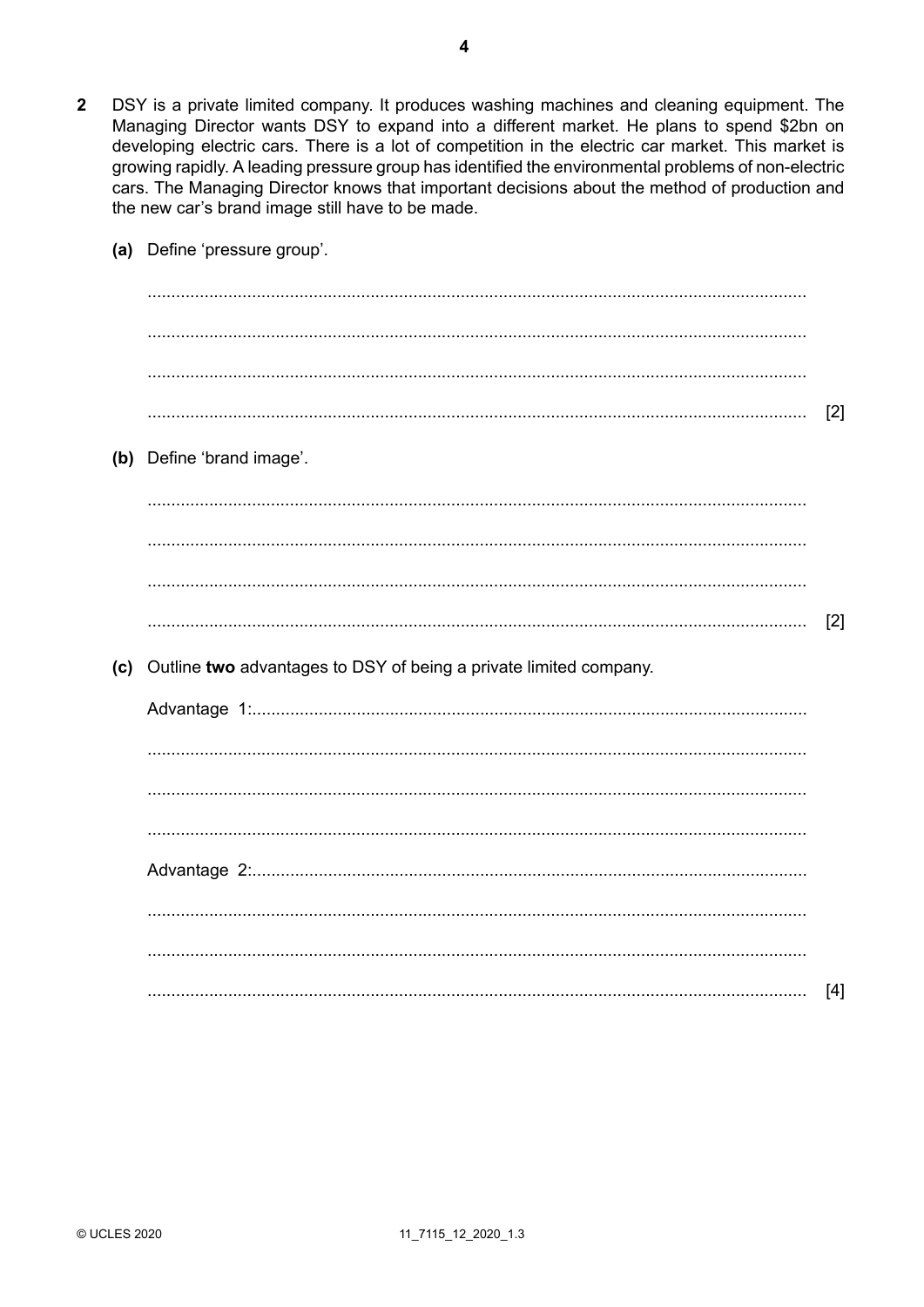(d) Explain two factors DSY should consider when deciding on a suitable method of production for the new product.

| Do you think entering a growing market where there is a lot of competition is the best way for<br>a business to expand? Justify your answer. |  |  |  |  |
|----------------------------------------------------------------------------------------------------------------------------------------------|--|--|--|--|
|                                                                                                                                              |  |  |  |  |
|                                                                                                                                              |  |  |  |  |
|                                                                                                                                              |  |  |  |  |
|                                                                                                                                              |  |  |  |  |
|                                                                                                                                              |  |  |  |  |
|                                                                                                                                              |  |  |  |  |
|                                                                                                                                              |  |  |  |  |
|                                                                                                                                              |  |  |  |  |
|                                                                                                                                              |  |  |  |  |
|                                                                                                                                              |  |  |  |  |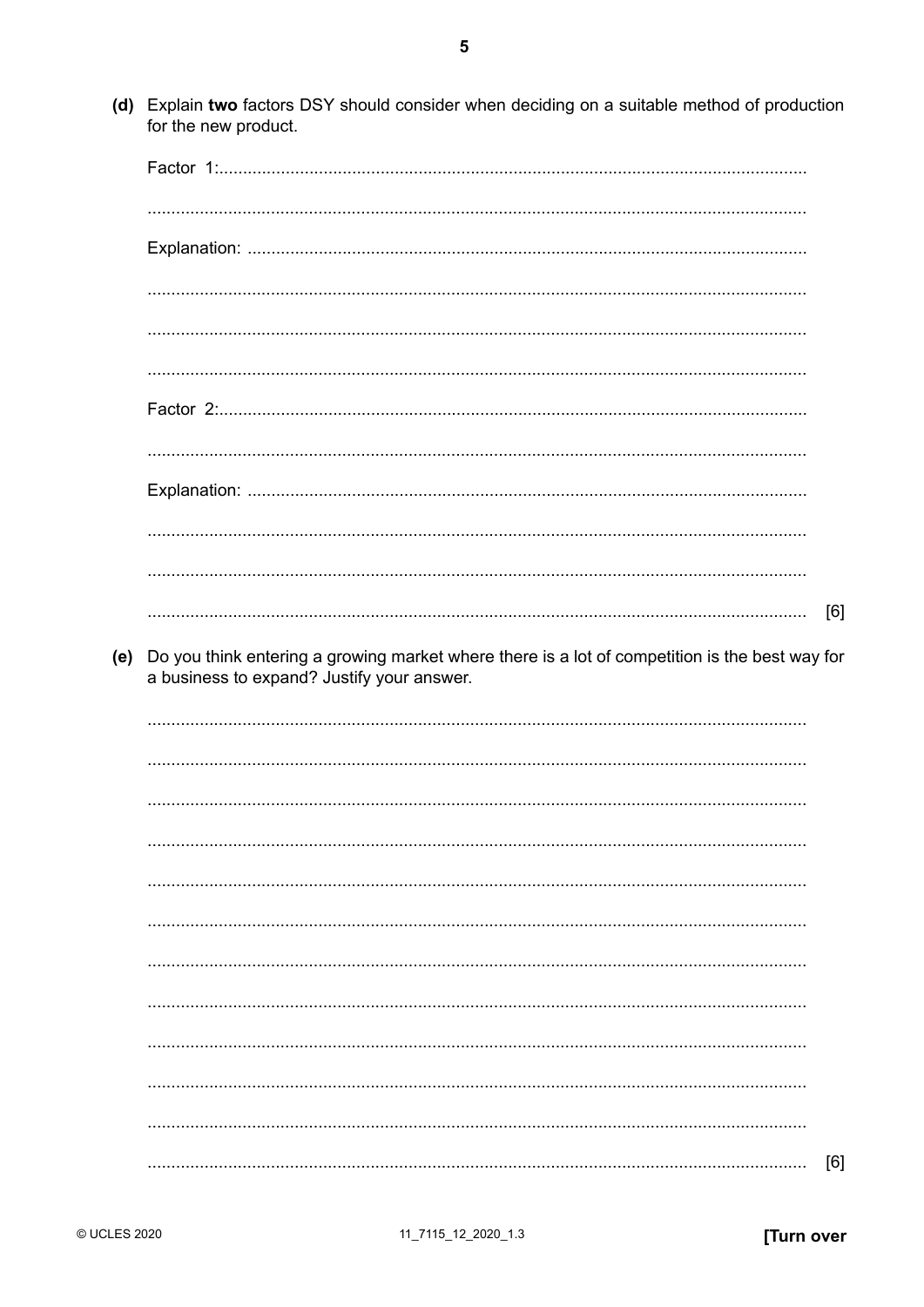Veronique is bored with her work in a large factory. As a creative person, she would like to leave and start up a flower shop. Veronique has asked about micro-finance and prepared a cash flow **3** forecast. An extract is shown in Table 3.1. Veronique has also carried out some market research and found out that the demand for flowers is likely to be high during festivals. She thinks she has the right characteristics to be a successful entrepreneur.

|                 | Table 3.1 |                                                                                             |         |
|-----------------|-----------|---------------------------------------------------------------------------------------------|---------|
|                 |           | Extract from the cash flow forecast for Veronique's flower shop for the first 3 months (\$) |         |
|                 | Month 1   | Month 2                                                                                     | Month 3 |
| Cash in         | 500       | 1200                                                                                        | 2000    |
| Cash out        | 1500      | 1400                                                                                        | 1200    |
| Net cash flow   | (1000)    | (200)                                                                                       | 800     |
| Opening balance | 0         | (1000)                                                                                      | (1200)  |
| Closing balance | (1000)    | (1200)                                                                                      | (400)   |

**(a)** Define 'micro-finance'.

|     |                                                                          | $[2]$             |
|-----|--------------------------------------------------------------------------|-------------------|
|     | (b) Veronique now thinks that the cash inflow in month 3 will be \$1500. |                   |
|     | Calculate the:                                                           |                   |
|     |                                                                          |                   |
|     |                                                                          | $\lceil 2 \rceil$ |
| (c) | State four reasons why a business might have cash flow problems.         |                   |
|     |                                                                          |                   |
|     |                                                                          |                   |
|     |                                                                          |                   |
|     |                                                                          |                   |
|     |                                                                          |                   |
|     |                                                                          |                   |
|     |                                                                          | $[4]$             |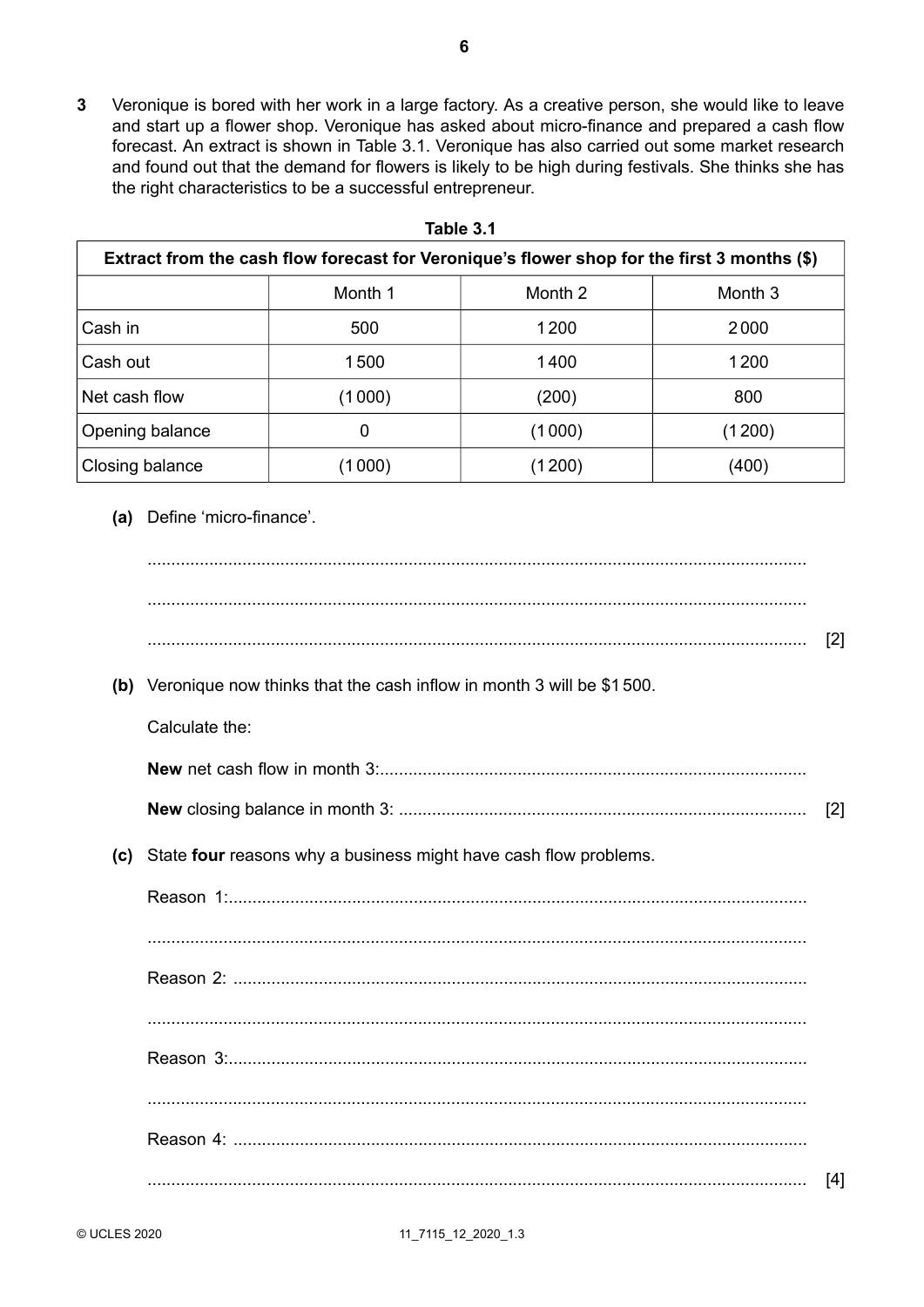(d) Explain one method of primary market research and one method of secondary market research Veronique could have used.

| Do you think being creative is the most important characteristic of being a successful<br>entrepreneur? Justify your answer. |  |  |  |
|------------------------------------------------------------------------------------------------------------------------------|--|--|--|
|                                                                                                                              |  |  |  |
|                                                                                                                              |  |  |  |
|                                                                                                                              |  |  |  |
|                                                                                                                              |  |  |  |
|                                                                                                                              |  |  |  |
|                                                                                                                              |  |  |  |
|                                                                                                                              |  |  |  |
|                                                                                                                              |  |  |  |
|                                                                                                                              |  |  |  |
|                                                                                                                              |  |  |  |
|                                                                                                                              |  |  |  |
|                                                                                                                              |  |  |  |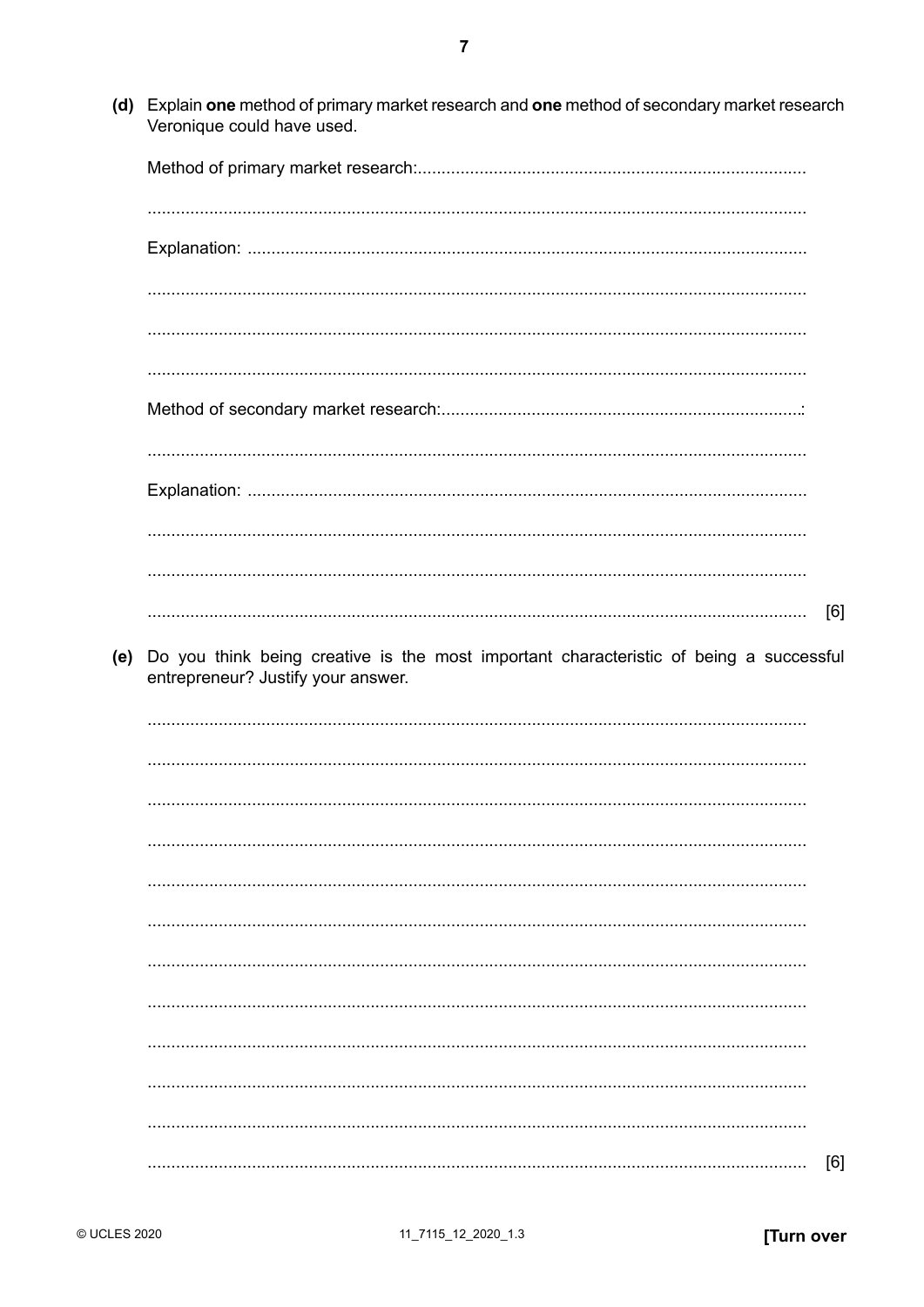$\overline{\mathbf{4}}$ Gino owns a fast-food restaurant selling fried chicken and potato fries. He employs 5 full-time chefs and 12 part-time workers to serve the food. Communication is important and Gino has regular meetings with his part-time employees to keep them informed about any changes in the menu. It took 3 years before Gino's business was able to break-even. He aims to achieve a Return on Capital Employed (ROCE) of 10%. Gino is always looking for ways to increase the number of customers. Inflation may be a problem for Gino's business.

| (a) Define 'break-even'.                                        |       |
|-----------------------------------------------------------------|-------|
|                                                                 |       |
|                                                                 |       |
|                                                                 |       |
|                                                                 | $[2]$ |
| (b) Define 'Return on Capital Employed'.                        |       |
|                                                                 |       |
|                                                                 |       |
|                                                                 |       |
|                                                                 | $[2]$ |
| (c) Outline two problems inflation might cause Gino's business. |       |
|                                                                 |       |
|                                                                 |       |
|                                                                 |       |
|                                                                 |       |
|                                                                 |       |
|                                                                 |       |
|                                                                 |       |
|                                                                 |       |
|                                                                 | $[4]$ |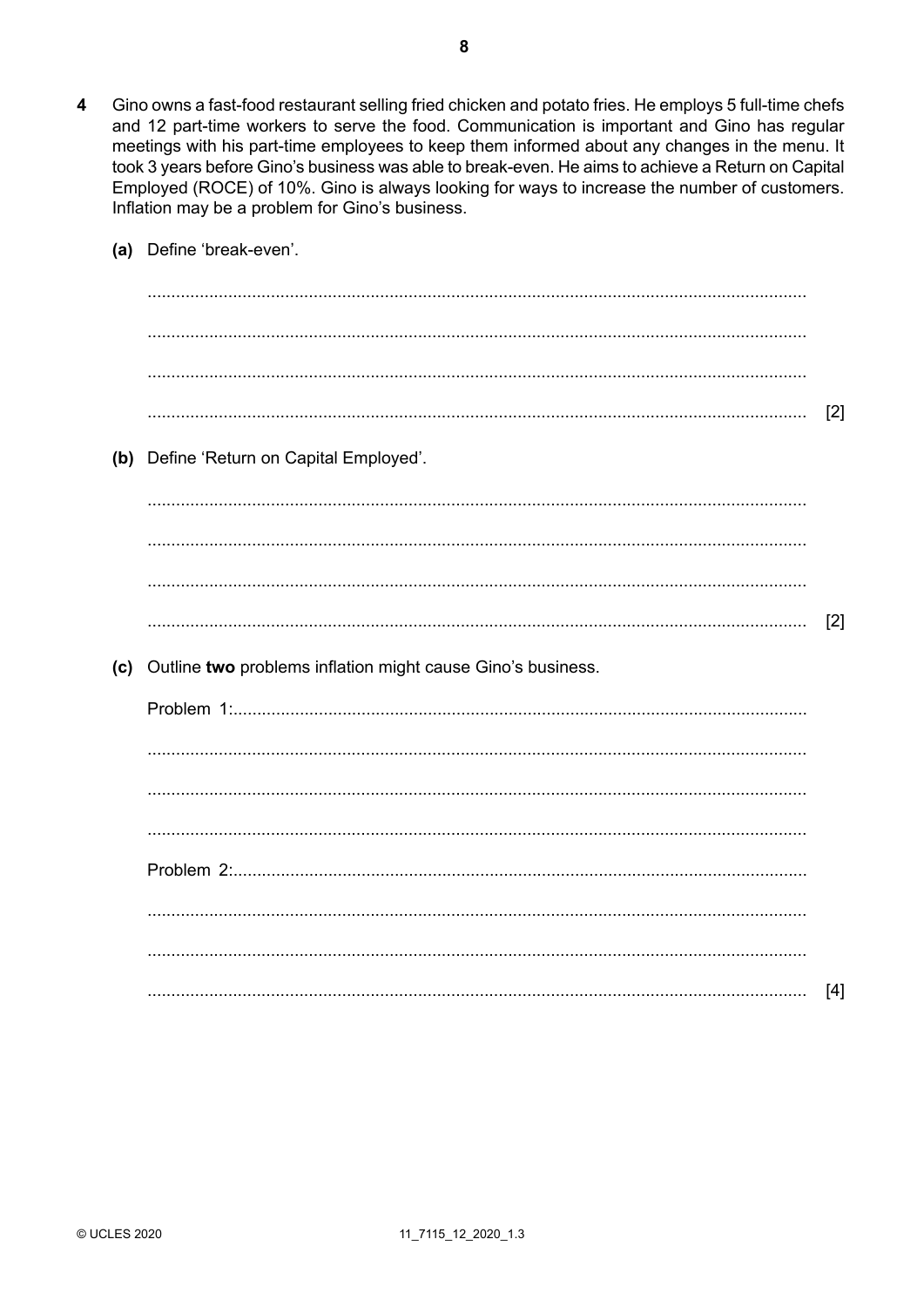| (d) Explain two ways Gino could increase the number of customers.                       |
|-----------------------------------------------------------------------------------------|
|                                                                                         |
|                                                                                         |
|                                                                                         |
|                                                                                         |
|                                                                                         |
|                                                                                         |
|                                                                                         |
|                                                                                         |
|                                                                                         |
|                                                                                         |
|                                                                                         |
|                                                                                         |
|                                                                                         |
|                                                                                         |
|                                                                                         |
| part-time employees than using text messages? Justify your answer.                      |
|                                                                                         |
|                                                                                         |
|                                                                                         |
|                                                                                         |
|                                                                                         |
| Do you think having regular meetings is a better way for a business to communicate with |
|                                                                                         |
|                                                                                         |
|                                                                                         |
|                                                                                         |
|                                                                                         |
|                                                                                         |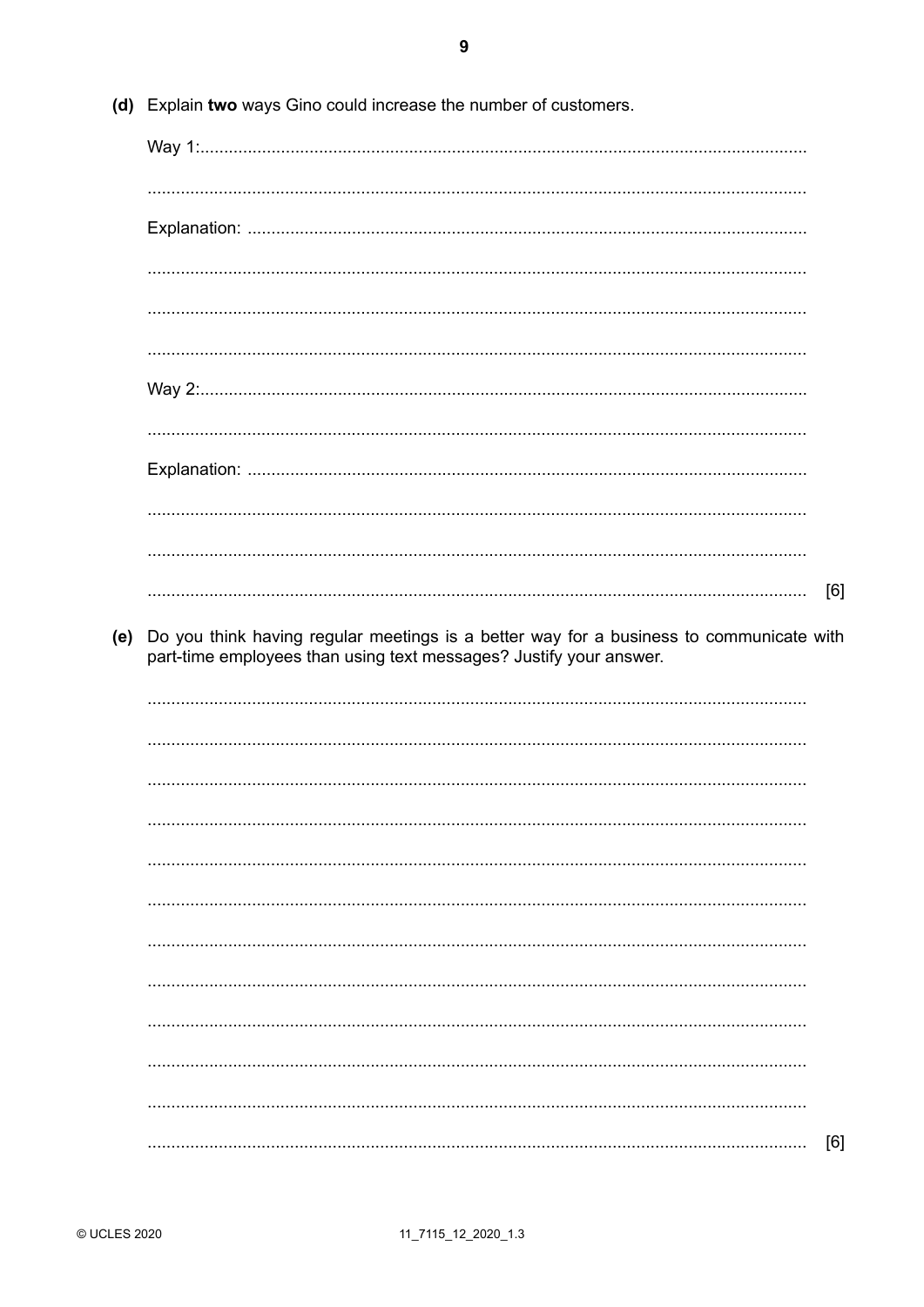## **BLANK PAGE**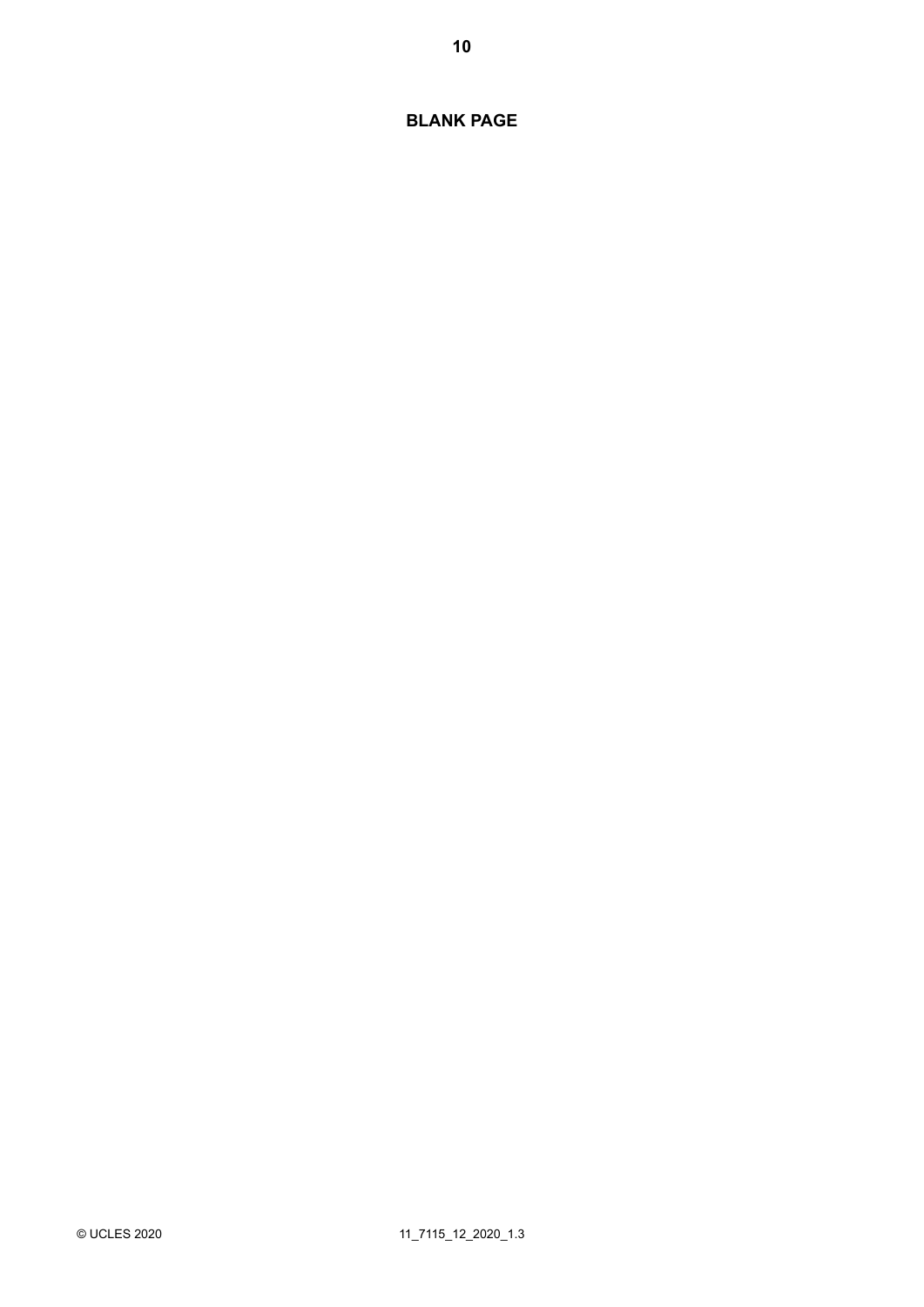# **BLANK PAGE**